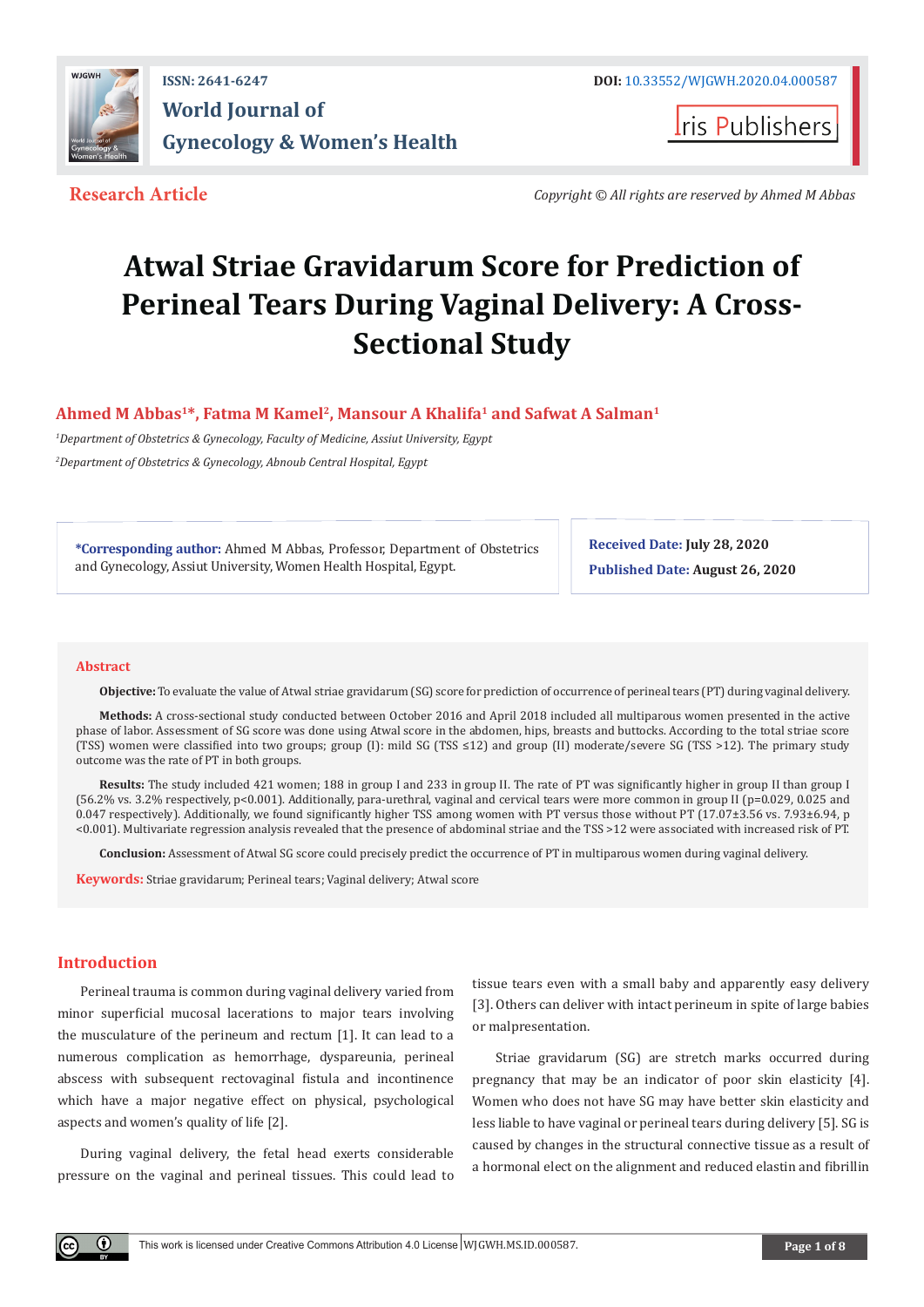in the dermis [6]. SG usually occurs on the hips, buttocks, abdomen, breasts, and thighs and usually appears after the 24th week of gestation [7]. The incidence of SG is variable ranges between 43% to 88% [8].

Scoring of SG severity was published using the numerical scoring system of Atwal [9]. This score provides a rank based on observation of four common areas of SG (abdomen, hips, buttocks, and breast). The final score for each body area ranges from 0 to 6 according to the number and color of SG. The total striae score (TSS) ranges from 0 to 24. Women having TSS score ≤12 indicated mild striae, TSS score (13-18) indicated moderate striae and TSS >18 indicated severe striae [9].

In a previous study by Halperin et al., 2010 reported a significant association between the degree of PT and severity of SG. Additionally, SG especially on the hips and breast predicted the occurrence of first- and second-degree PT [5].

Therefore, the aim of the present study is to determine the value of assessment of Atwal SG score in laboring women for prediction of the occurrence of PT during vaginal delivery.

#### **Patients and Methods**

The current study was a cross-sectional study conducted in a central hospital between October 2016 and April 2018. The Institutional ethical review board approved the study protocol and informed written consent was obtained from all participants after discussing the nature of the study.

#### **Eligible participants**

All multiparous women attended the reception unit of the hospital in the active phase of labor were invited to participate in the study if they met our inclusion criteria. We included women aged 18-40 years, has spontaneous onset of labor, singleton pregnancy, fetus with cephalic presentation at gestational age 37-40 weeks and estimated fetal weight by ultrasound (2500-4000gm). We excluded women with multiple pregnancy, scarred uterus, malpresentation, suspected fetal macrosomia, preterm labor, medical disorders as diabetes or hypertension and those refused to participate in the study.

### **Recruitment**

A detailed history was taken from all women included age, parity, gestational age, residency, educational level, previous miscarriages, previous episiotomy, gestational weight gain and body mass index (BMI) was calculated for each participant.

#### **Intervention**

Inspection of the four body areas described in the Atwal SG score (abdomen, hips, buttocks, and breast) was done and the TSS was calculated for each woman [9]. The score includes the following

criteria (a) the number of SG at each body site (0=no striae signs, 1=1-4 striae, 2=5-10 striae, 3=more than 10 striae) and (b) the color of the SG which ranges from pale to purple (0=no redness, 1=pink, 2=dark red, 3=purple). The final score for each body site, relating to number and color, ranges from 0 to 6. Accordingly, the TSS ranges from 0 to 24. Women having TSS score up to 12 were considered to be having mild SG, TSS score (13-18) indicated moderate SG and TSS more than 18were considered to be having severe SG.

According to the TSS, women were classified into two groups:

Group (I): women with no or mild SG (TSS ≤12)

Group (II): women with moderate or severe SG (TSS >12)

All study participants were followed until the second stage of labor using the portogram. All women were delivered by the same obstetrician through slow assisted delivery of fetal head with perineal support. Examination of the birth canal after delivery of the placenta with the active method was done. Any perineal tear was documented as regards the degree, location, number and length. The length of perineal tear was measured by a metal graduated and sterilized ruler. Presence of any other vaginal or cervical tears was recorded. Additionally, the neonatal data (Apgar score, weight, admission to pediatric intensive care unit) was recorded.

#### **Study outcomes**

The primary outcome was the difference in the rate of PT between both groups. Secondary outcomes included the rate of perineal tears according to each degree, number and length of perineal tears, the rate of para-urethral, vaginal and cervical tears in both groups.

#### **Statistical analysis**

Data were collected, tabulated, statistically analyzed by computer using SPSS version 22 (SPSS Inc., Chicago, IL), two types of statistics were done: Quantitative data were expressed as the mean, and standard deviation (SD). Qualitative data were expressed as frequencies and percentage. Normality of the quantitative variables was assessed using the Kolmogorov-Smirnov test. Chisquare (x2) and independent t-test were used to compare both groups if the data were normally distributed. Otherwise, Mann-Whitney and Fisher's exact tests were used. A multivariate logistic regression model was performed for the predictors of occurrence of PT including, presence of SG at each body site, parity >3, BMI>30 Kg/m2, duration of second stage of labor >5 minutes, and TSS >12. P-value <0.05 was considered statistically significant.

Receiver operating characteristics (ROC) curve was performed to detect the best cut-off value for Atwal score for prediction of PT generally, and 3rd, 4th degree PT specifically. The best cut-off on the ROC curve has the highest true positive rate together with the lowest false positive rate.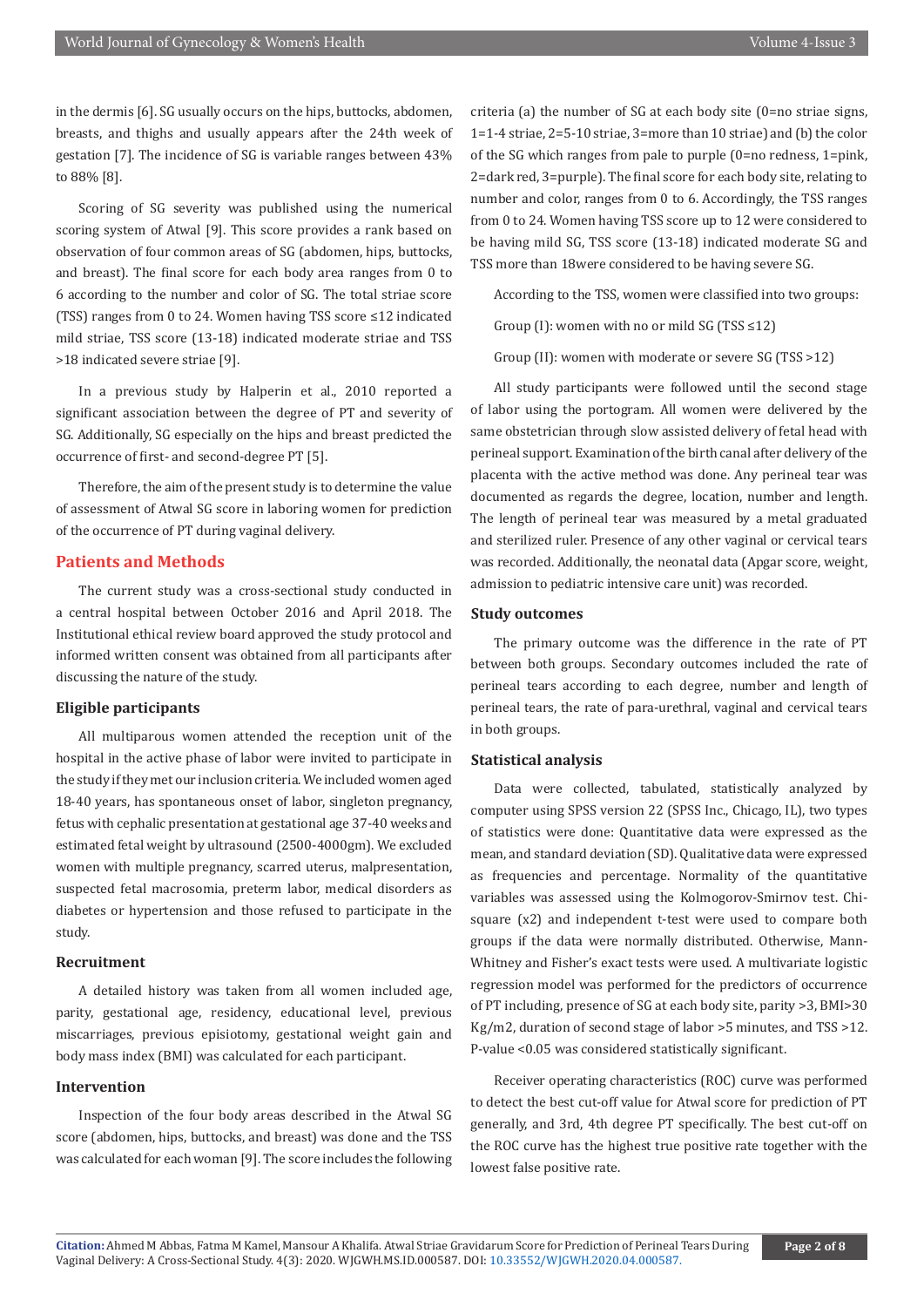#### **Results**

Five hundred twenty-three women were approached to participate in the study. We excluded 41 cases as they did not meet the inclusion criteria. The remaining 482 women were classified according to TSS into two groups: group (I) included 217 women with TSS ≤12 and group (II) included 265 women with TSS >12. Twenty-nine women in group (I) and 32 women in group (II) were excluded from the final analysis as they did not deliver vaginally. Therefore, 188 women in group (I) and 233 women in group (II) were included in the final analysis (Figure 1).

The mean age of the study participants was 26.26±4.6 years. The mean parity was 2.84±1.7 and the mean gestational age at inclusion was 38.31±1.52 weeks. SG were present in 88.1% of the study participants. The mean TSS of the whole participants was 10.91±7.41. Of the included 421 women, 50 women (11.9%) had no striae, while 138 (32.6%), 159 (37.8%) and 74 (17.7%) women had mild, moderate and severe striae, respectively. The most common site of SG was the abdomen (85.7%); other sites were hips (63.9%),

#### buttocks (57.7%) and breasts (49.2%).

No statistically significant difference between the baseline characteristics of both study groups (Table 1). The duration of second stage was quite similar in both study groups (5.05±1.24 vs. 5.21±1.14 min, p=0.175). No difference between both study groups regarding the neonatal birth weight (p=0.945), Apgar score at 5 minutes (p=0.072), and the need for pediatric intensive care unit admission (p=0.307) (Table 1).

Regarding the study outcomes, the overall incidence of PT was significantly higher in group II than group I (56.2% vs. 3.2% respectively, p<0.001). Similarly, the incidence of the four degrees of PT was significantly higher in group II. Additionally, paraurethral, vaginal and cervical tears were more common in group II with statistically significant difference (p=0.029, 0.025 and 0.047 respectively). PT occurred in group II were lengthier than group I (p=0.016). Multiple tears were more common in group II (41 cases vs. none) in group I ( $p<0.001$ ) (Table 2).

**Table 1**: The baseline characteristics of the study participants according to the total striae score.

| The sacrams changed there or the class participatite accelering to the telefonities |                                 |                                |         |  |  |  |  |
|-------------------------------------------------------------------------------------|---------------------------------|--------------------------------|---------|--|--|--|--|
| <b>Characteristics</b>                                                              | Group I (TSS $\leq$ 12) (n=188) | Group II (TSS $> 12$ ) (n=233) | P-value |  |  |  |  |
| Age (years) $#$                                                                     | $27.92 \pm 4.94$                | $26.95 \pm 3.81$               | 0.25    |  |  |  |  |
| Parity#                                                                             | $3.34 \pm 1.76$                 | $3.44 \pm 1.53$                | 0.129   |  |  |  |  |
| Gestational age (weeks) <sup>#</sup>                                                | $38.76 \pm 1.09$                | $38.54 \pm 1.33$               | 0.071   |  |  |  |  |
| Residence, n (%)                                                                    |                                 |                                |         |  |  |  |  |
| Urban                                                                               | 11(5.9)                         | 10(4.3)                        | 0.505   |  |  |  |  |
| Rural                                                                               | 177 (94.1)                      | 223 (95.7)                     |         |  |  |  |  |
| Education, n (%)                                                                    |                                 |                                |         |  |  |  |  |
| Illiterate                                                                          | 30(16)                          | 43 (18.5)                      |         |  |  |  |  |
| Primary                                                                             | 106(56.4)                       | 136 (8.4)                      | 0.081   |  |  |  |  |
| Secondary                                                                           | 40 (21.2)                       | 49 (21)                        |         |  |  |  |  |
| University                                                                          | 12(6.4)                         | 5(2.1)                         |         |  |  |  |  |
| Previous miscarriages, n (%)                                                        | 30(16)                          | 48(20.6)                       | 0.57    |  |  |  |  |
| Previous episiotomy, n (%)                                                          | 132 (70.2)                      | 168 (72.1)                     | 0.421   |  |  |  |  |
| Gestational weight gain $(Kg)^*$                                                    | $8.43 \pm 2.19$                 | $8.21 \pm 2.11$                | 0.162   |  |  |  |  |
| BMI $(Kg/m^2)^*$                                                                    | $27.43 \pm 3.59$                | $27.86 \pm 3.31$               | 0.32    |  |  |  |  |

SG; striae gravidarum, TSS; total striae score, BMI; body mass index

# Data are presented as mean ±standard deviation

**Table 2:** The primary and secondary outcomes of both study groups.

| <b>Outcomes</b>             | Group I (TSS $\leq$ 12) | $(n=188)$ | Group II (TSS>12) | $(n=233)$ | P-value    |
|-----------------------------|-------------------------|-----------|-------------------|-----------|------------|
| Perineal tears              | 6(3.2)                  |           | 131 (56.2)        |           | $< 0.001*$ |
| $1st$ degree perineal tears | 2(1.1)                  |           | 60 (25.8)         |           | $< 0.001*$ |
| $2nd$ degree perineal tears | 1(0.5)                  |           | 52 (22.3)         |           | $< 0.001*$ |
| $3rd$ degree perineal tears |                         |           | 9(3.9)            |           | $0.005*$   |
| $4th$ degree perineal tears | 3(1.6)                  |           | 12(4.2)           |           | $0.001*$   |
| Para-urethral tears         | 1(0.5)                  |           | 9(3.9)            |           | $0.029*$   |
| Vaginal tears               |                         |           | 7(2.4)            |           | $0.025*$   |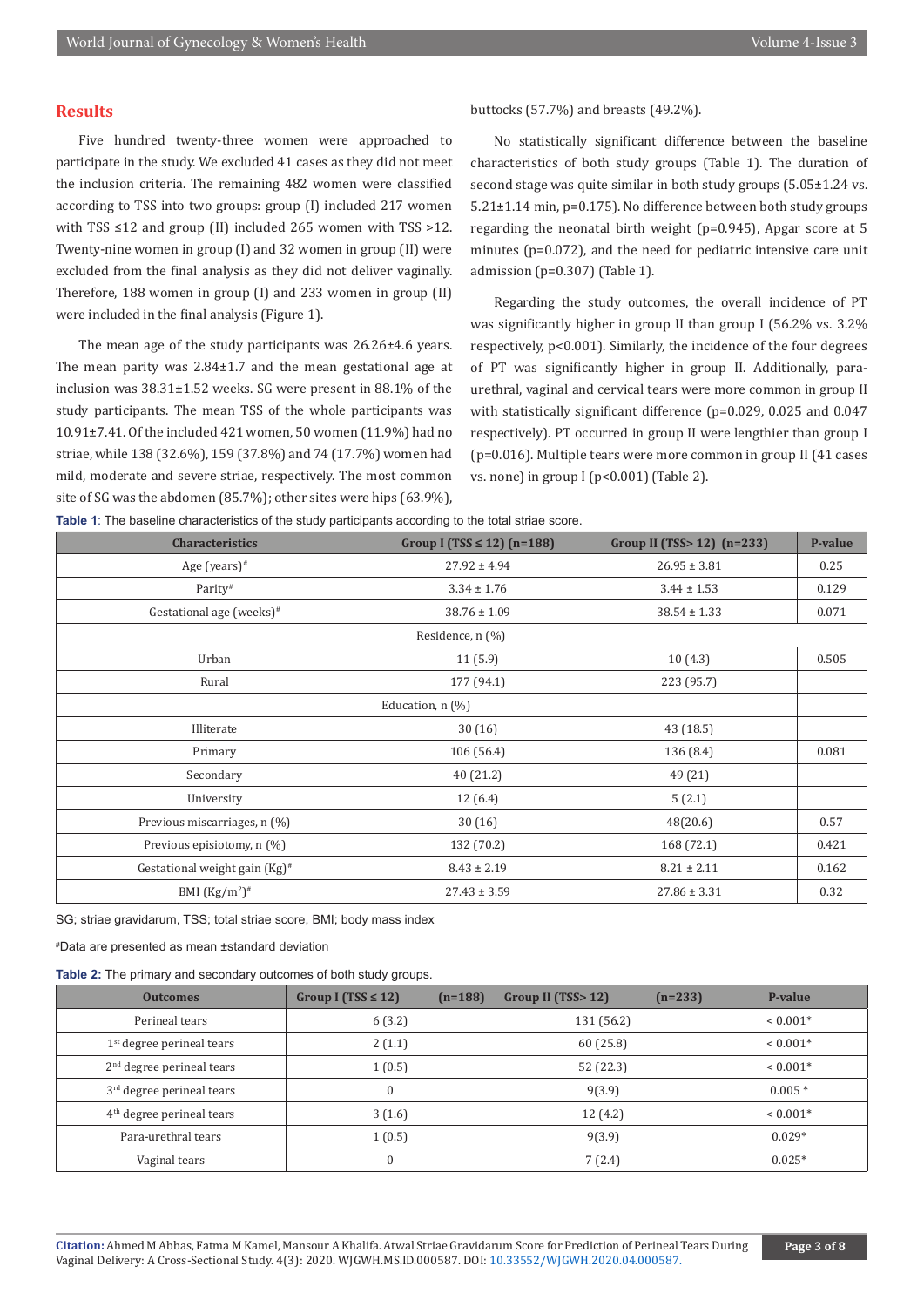| Cervical tears                    | 1(0.5)          | 8(3.4)          | $0.047*$   |  |
|-----------------------------------|-----------------|-----------------|------------|--|
| Length of perineal tears $(cm)^*$ | $2.93 \pm 1.73$ | $5.21 \pm 2.36$ | $0.016*$   |  |
| Number of perineal tears          |                 |                 |            |  |
| Single tear                       | 6(100)          | 90(68.7)        |            |  |
| Two tears                         |                 | 37 (28.2)       | $< 0.001*$ |  |
| Three tears                       |                 | 4(3.1)          |            |  |

SG; Striae Gravidarum, TSS; Total Striae Score, \*Statistically significant difference

All data are presented as number (%)

#Variables are presented as mean ±standard deviation

**Table 3:** Multivariate regression analysis of the risk factors for development of perineal tears.

| <b>Factors</b>        | <b>Standard error (SE)</b> | <b>Odds Ratio (OR)</b> | 95% Confidence Interval | P-value  |
|-----------------------|----------------------------|------------------------|-------------------------|----------|
| Breast striae         | 0.509                      | 0.572                  | $0.211 - 1.55$          | 0.272    |
| Buttocks striae       | 0.606                      | 0.443                  | 0.174-1.798             | 0.204    |
| Hips striae           | 0.513                      | 2.674                  | 0.978-7.309             | 0.055    |
| Abdomen striae        | 1.045                      | 10.315                 | 1.33-79.968             | $0.026*$ |
| Second stage duration | 0.446                      | 1.897                  | 0.792-4.544             | 0.151    |
| TSS > 12              | 0.715                      | 12.924                 | 3.183-52.476            | $0.000*$ |

TSS; Total Striae Score, \*Statistically significant difference



**Citation:** Ahmed M Abbas, Fatma M Kamel, Mansour A Khalifa. Atwal Striae Gravidarum Score for Prediction of Perineal Tears During Vaginal Delivery: A Cross-Sectional Study. 4(3): 2020. WJGWH.MS.ID.000587. DOI: [10.33552/WJGWH.2020.04.000587](http://dx.doi.org/10.33552/WJGWH.2020.04.000587).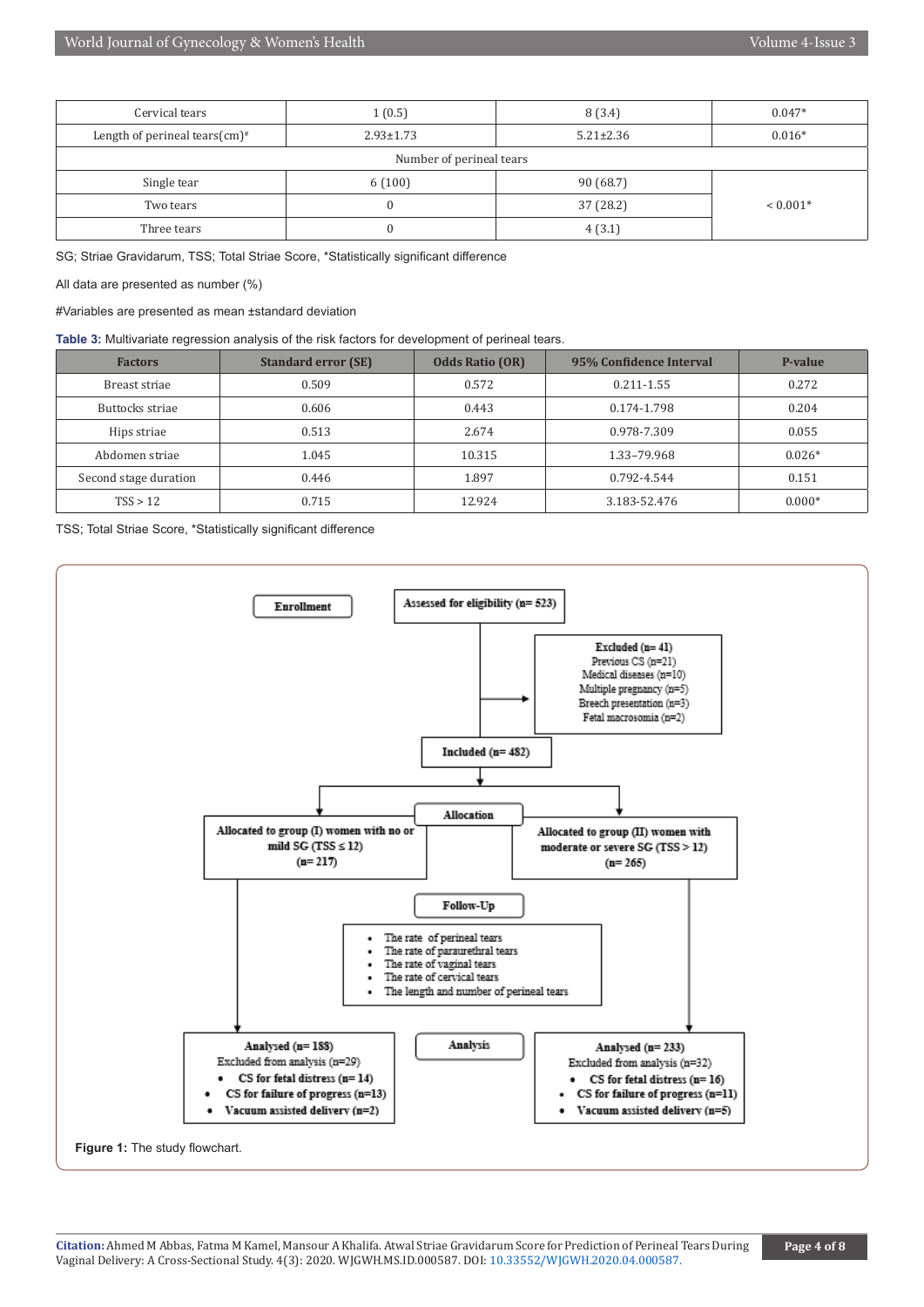

Perineal tears occurred in 137 (32.5%) women of the whole participants. We found significantly higher TSS among women with PT as compared with women without PT (17.07±3.56 vs. 7.93±6.94, p <0.001). Figure 2 compares SG scores at each body site as well as for the TSS among women with and without PT.

Table 3 illustrates the results of multivariate logistic model of predictors of PT. According to the results of multivariate regression analysis, presence of abdominal striae and the TSS >12 were associated with increased risk of spontaneous PT during vaginal delivery. Therefore, they are considered as significant predictors of PT. Pregnant women with abdominal striae had 10.3 times risk of PT in comparison to those without abdominal striae (RR=10.315, 95%CI: 1.33 – 79.968; p= 0.026). Other sites of striae were not associated with increased risk of PT. Pregnant women with TSS >12 had 12.9 times risk of PT in comparison to those with TSS ≤12 (RR=12.924, 95%CI: 3.183- 52.476; p= 0.000). The duration of the second stage was not associated with increased risk of development of PT.

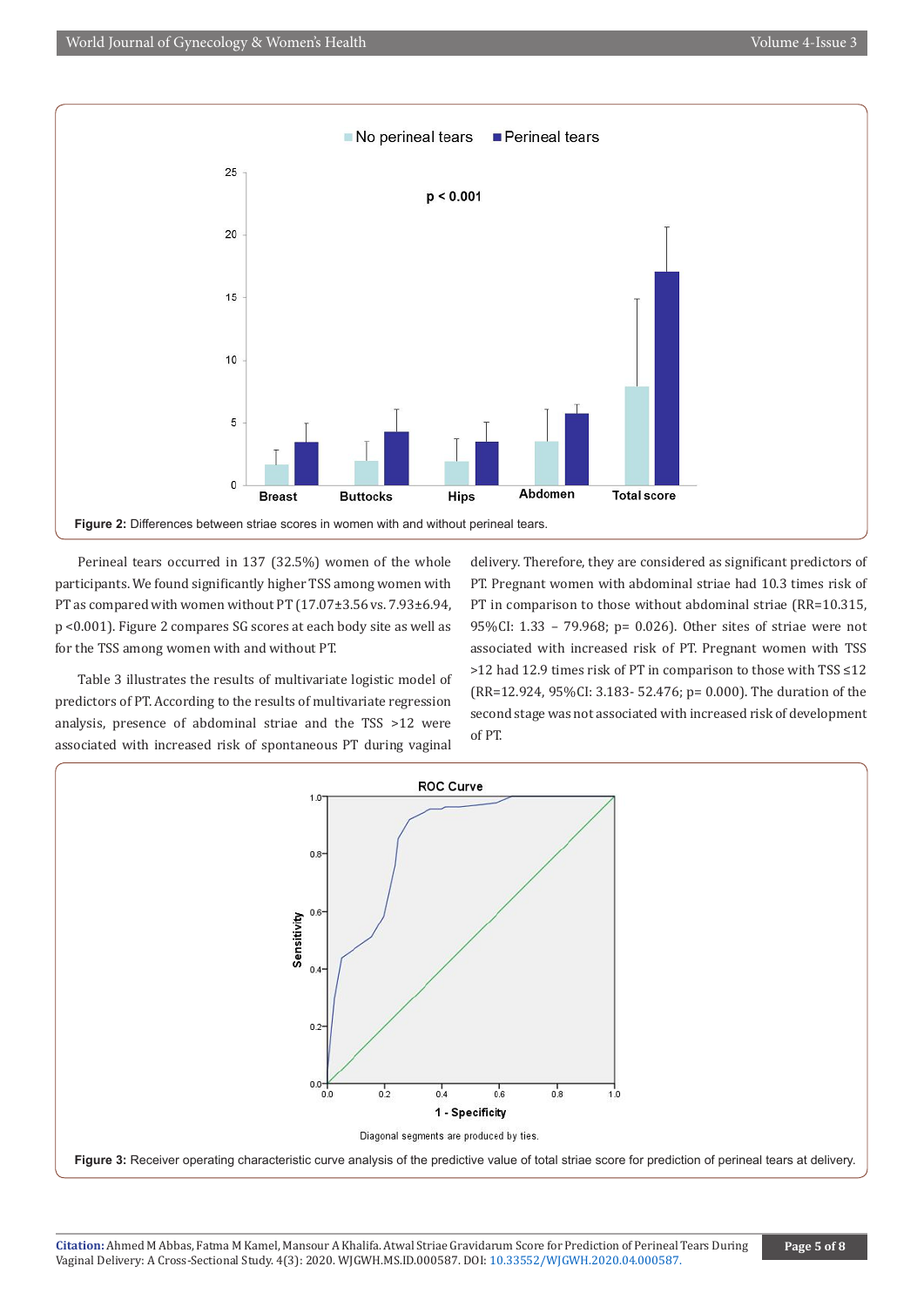

On ROC analysis (Figure 3), the area under the curve (AUC) for prediction of PT at vaginal delivery based on the TSS (AUC= 0.857, P=0.000, 95%CI: 0.822-0.892). The ROC curve shows that the best cut off value using the TSS was ≥14 with 92% sensitivity (95%CI: 84.8-96.5) and 71.5% specificity (95%CI: 64.8-77.5) for prediction of PT with an overall accuracy of 78.2% (95%CI: 73.1-82.7).On ROC analysis (Figure 4), the AUC for prediction of 3rd&4th degree PT at vaginal delivery based on the TSS (AUC=0.728, P=0.000, 95%CI: 0.647-0.808). The ROC curve shows that the best cut off value using the TSS was ≥15 with 89.7% sensitivity (95%CI: 82.3-94.8) and 59 % specificity (95%CI: 48.7-68.7) for prediction of 3rd & 4th degree PT with an overall accuracy of 74.9% (95CI: 68.4-80.6).

#### **Discussion**

In the present study, assessment of SG by Atwal score could significantly predict the occurrence of PT during vaginal delivery in multiparous women.

The prediction of PT at vaginal delivery has been studied several times in the Literature. Multiple risk factors have been reported including primiparity, advanced age, higher BMI, African ethnicity, gestational age ≥40 weeks, longer second stage, nonsmoking, instrumental delivery, higher neonatal birth weight [10-13]. All of these variables may serve as predisposing risk factors, but none of them are pathophysiological similar to PT. Rather than using such parameters as risk factors for PT, similar connective tissue disorders such as SG may serve as a promising risk factor for the prediction of PT. Women with SG should be informed about their risk of developing PT.

The prevalence of SG in the present study (88.1%) was higher than previous studies as Wahman et al. [14] study who reported a

rate of 53.6% among 168 American women, and Lerdpienpitayakul et al. [15] who reported a rate of 68.6% among 272 Thailandian women. However, it was nearly similar to other studies which found rates of 82.8% among a cohort of 587 Iranian women [16]. These data reflected that racial differences could affect the presence of SG. The high prevalence of SG in our study could be attributed to the characteristics of the study participants as all of them were multipara and young age [6,17]. The mean age of our study participants was 26.26±4.6 years. Halperin et al. reported that younger maternal age was significantly associated with SG [5]. Women with SG were younger than women without SG (26.74±3.57 vs. 29.29±4.40 years respectively, p=0.005). This could be attributed to the pregnancy hormones induced age dependent responses of the maternal skin. Younger women connective tissue has more collagen with less cross-linking of collagen; therefore, it is more liable to partial tearing that occurs due to the stretch associated with SG formation [18].

In order to evaluate the severity of SG, two main scoring systems were reported in the literatures, Atwal's score system [9], and Davey's score [19]. In Davey's score, SG was evaluated only in the abdomen by calculating the number of striae in the four quadrants [19]. On the other hand, Atwal's score depends on both the number and color of striae at four body sites; abdomen, breasts, hips and buttocks. Therefore, we used Atwal's score for our study because we supposed that it is more accurate in evaluation of SG.

The incidence of PT in the present study was 32.5%. This was similar to Halperin et al. study (34%) [5], but higher than Sereshti and her colleagues' study (14.5%) [16]. We found a significantly higher TSS among women with PT versus those without PT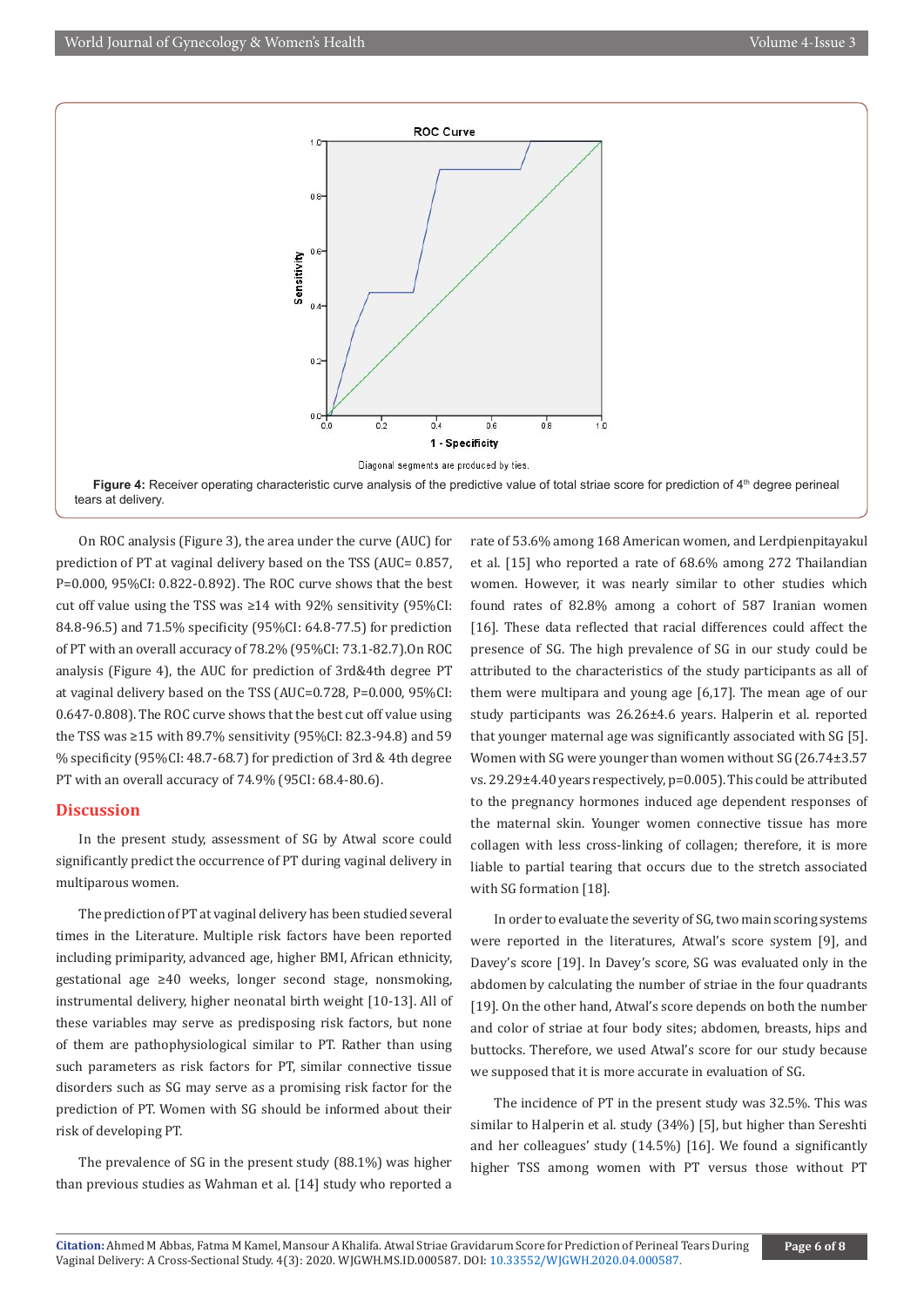(17.07±3.56 vs. 7.93±6.94, p<0.001). This finding coincides with Halperin et al. study in which TSS was 3.60±0.39 among women with tears versus  $2.31\pm0.23$  among those without tears (p=0.003) [5]. Our results show significantly higher rate of moderate/severe SG among women with PT versus no tears (95.6% vs. 35.9%, respectively, p<0.001). Similarly, Kapadia et al. reported a higher rate of moderate/severe striae among same group versus those with no tears (70% vs. 40.7%, respectively, p=0.001) [3].

In our study, the rate of 3rd and 4th degree PT (Obstetric anal sphincter injuries [OASIS]) was significantly higher in women with moderate/severe SG than those with no/mild SG (p=0.005, <0.001 respectively). This was matched with Halperin et al. study that reported a significant association between SG severity and OASIS severity (p=0.025) [5].

What is new in our study that we evaluated the rate of paraurethral, vaginal and cervical tears in women with high TSS. Moreover, the length and number of PT was not reported before in previous studies nor correlated with SG. We found significantly higher rate of para-urethral, vaginal and cervical tears in women with high TSS>12 (p=0.029, 0.025 and 0.047 respectively). Additionally, PT occurred in those women were lengthier (p=0.016) and multiple ( $p<0.001$ ) than women with no/mild SG. This confirms the hypothesis that women with severe SG have poor elasticity of tissue everywhere; therefore, tears are common in any lower genital tract tissue if stretched.

According to our logistic regression analysis, presence of abdominal striae and high TSS >12 were significant predictors of PT (RR=10.315, 95%CI: 1.33-79.968; p=0.026 and RR=12.924, 95%CI: 3.183- 52.476; p=0.000 respectively). Similarly, Halperin et al. found TSS was an independent significant predictor for perineal tears risk (RR=1.079, 95%CI: 1.012-1.151; p= 0.021) [5]. Additionally, Lins et al. [12] reported that having a SG score  $\geq 4$ according to Davey score was associated with increased risk of PT during delivery (RR=1.14; 95%CI: 1.00-1.30; p=0.04). Keeping with our results, Kapadia et al. reported that the only predictors of PT that were found to be statistically significant in their study were the severity of SG and episiotomy given or not [3]. On the other hand, Sereshti and Deris found a significant association between breast SG score and occurrence of perineal and vaginal tears (p=0.005), while SG at other body sites were not associated with PT [16].

In our study, we created a ROC curve analysis to test the accuracy of Atwal scoring system for prediction of PT for the first time in the literature. The AUC that measure how well the Atwal scoring system can predict the occurrence of the tears was (0.857). This means that the accuracy of Atwal scoring system is good (AUC= 0.80-0.90) in prediction of PT. The ROC curve shows that the best cut off value using the Atwal score was ≥14 with 92% sensitivity, 71.5% specificity and 78.2% accuracy for prediction of perineal

tears. Similarly, the ROC curve analysis for prediction of OASIS had an AUC =0.728. This means that the accuracy of Atwal scoring system is fair (AUC= 0.70-0.80) in prediction of OASIS. The ROC curve shows that the best cut off value using the Atwal score was ≥15 with 89.7% sensitivity, 59% specificity and 74.9% accuracy for prediction of OASIS.

The strengths of the current study are the large sample size of the study participants, inclusion of only multiparous women to avoid the confounding effect of liberal tendency for performing episiotomy in primiparous women. Additionally, for the assessment of SG as a risk factor, this was not only based on the presence or absence, but also the number, color of striae and the Atwal score are considered. Moreover, the evaluation of SG is non-invasive, simple procedure with no need for special equipment or training; therefore, it can be performed by medical interns or nurses.

In conclusion, women presented with moderate/severe striae during pregnancy should be counseled about the possibility of perineal tears during vaginal delivery. It seems likely that Atwal score ≥14 is highly predictive for developing perineal tears with 78.2% accuracy. Striae scoring should be included as a part of obstetric examination in the clinical setting of women during labor. Training of medical interns and nurses for evaluation of SG by Atwal scoring system is recommended.

#### **Acknowledgement**

None.

#### **Conflict of Interest**

None.

## **References**

- 1. Cichowski S, Rogers RG (2017) Managing complications of perineal lacerations. Contemporary Ob Gyn 62(9): 22.
- 2. [Andrews V, Thakar R, Sultan AH, Jones PW \(2008\) Evaluation of](https://pubmed.ncbi.nlm.nih.gov/17681663/) [postpartum perineal pain and dyspareunia: a prospective study. Eur J](https://pubmed.ncbi.nlm.nih.gov/17681663/) [Obstet Gynecol Reprod Biol 137\(2\): 152-156.](https://pubmed.ncbi.nlm.nih.gov/17681663/)
- 3. [Kapadia S, Kapoor S, Parmar K, Patadia K, Vyas M \(2014\) Prediction](https://www.ijrcog.org/index.php/ijrcog/article/view/820) [of perineal tear during childbirth by assessment of striae gravidarum](https://www.ijrcog.org/index.php/ijrcog/article/view/820) [score. Int J Reprod Contracept Obstet Gynecol 3\(1\): 208-212.](https://www.ijrcog.org/index.php/ijrcog/article/view/820)
- 4. Hassan T, Mohsena M, Sultana A, Khondoker L, Islam S, et al. (2015) Pregnancy related skin changes and skin diseases. Bangladesh Med J 44(2): 112-116.
- 5. [Halperin O, Raz I, Ben-Gal L, Or-Chen K, Granot M \(2010\) Prediction of](https://pubmed.ncbi.nlm.nih.gov/20576071/) [perineal trauma during childbirth by assessment of striae gravidarum](https://pubmed.ncbi.nlm.nih.gov/20576071/) [score. J Obstet Gynecol Neonatal Nurs 39\(3\): 292-297.](https://pubmed.ncbi.nlm.nih.gov/20576071/)
- 6. [Osman H, Rubeiz N, Tamim H, Nassar AH \(2007\) Risk factors for the](https://pubmed.ncbi.nlm.nih.gov/17240237/) [development of striae gravidarum. Am J Obstet Gynecol 196\(1\): e1-5.](https://pubmed.ncbi.nlm.nih.gov/17240237/)
- 7. [Chang AL, Agredano YZ, Kimball AB \(2004\) Risk factors associated with](https://pubmed.ncbi.nlm.nih.gov/15583577/) [striae gravidarum. J Am Acad Dermatol 51\(6\): 881-885.](https://pubmed.ncbi.nlm.nih.gov/15583577/)
- 8. Oakaly A, Bhimji S (2017) Stretch Marks (Striae). Stat Pearls.
- 9. Atwal GS, Manku LK, Griffiths CE, Polson DW (2006) Striae gravidarum in primiparae. Br J Dermatol 155: 965-969.